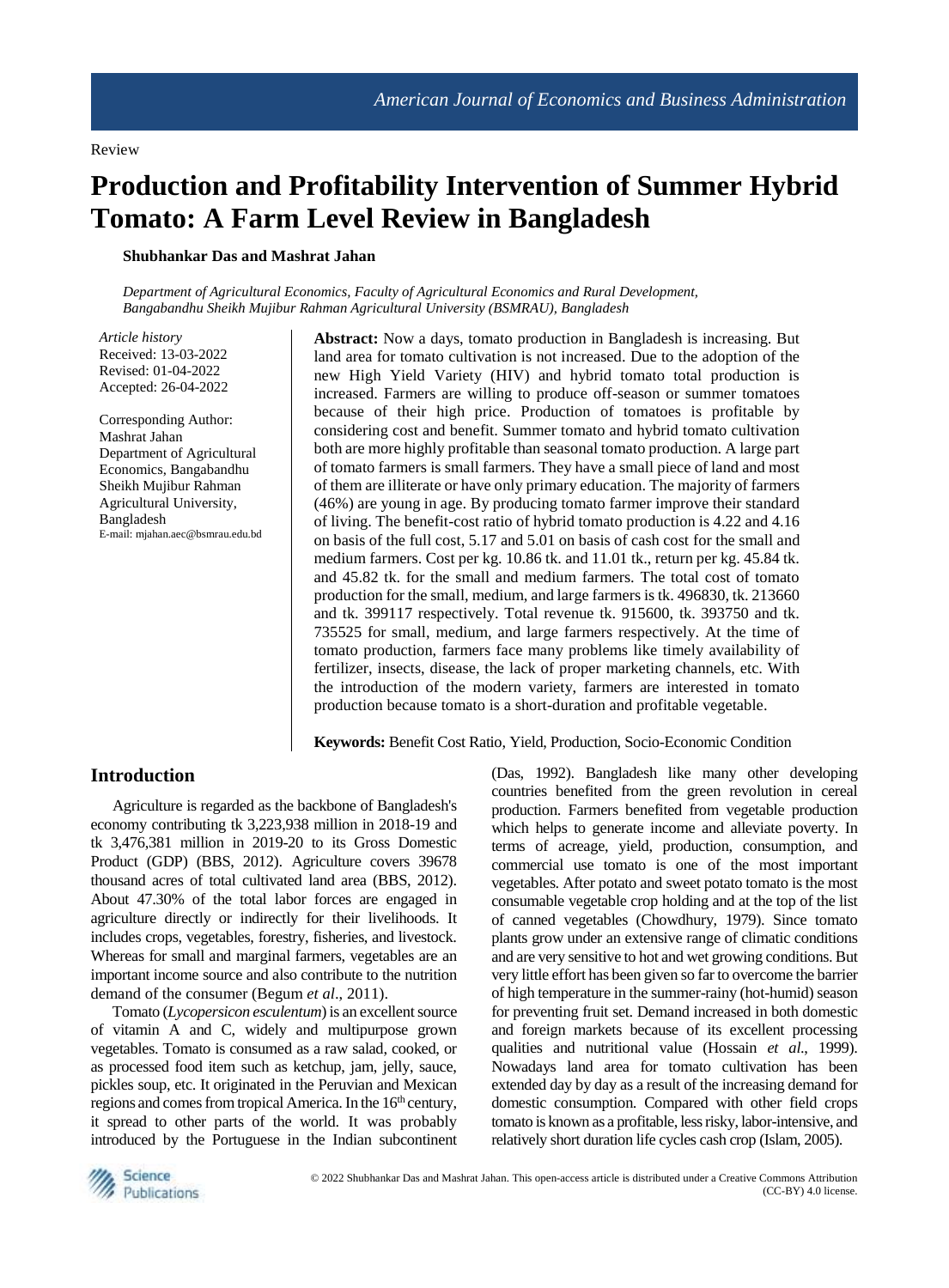Tomato produces in Bangladesh mainly during the winter season. Due to consumer demand, availability of seeds, and high price, under plow farmers are bringing a large amount of land and also sowing in summer tomatoes. As a result, in Bangladesh during 2011-12 tomato was produced 255000 mt. tons and it was 190213 mt. tons in 2009-10 (BBS, 2012). Among various vegetables, tomato production in 2016 has reached 177042 thousand tons which hold about 60% of total world fresh vegetable production (Mitra and Pradhan, 2018). Mohiuddin *et al*. (2007) used Cobb-Douglas and statistical analyses to predict the adoption and profitability of improved tomato variety in the Chittagong region of Bangladesh. They found that the farmers are very conscious of improved tomato variety because of their high production which brings high price, thick skin, long durability with attractive size and color although the adopters also facing several problems like lack of quality seed, weather condition, good quality fertilizer and insecticide for tomato cultivation. The tomato farmers reported the high input price as the major concern to them. Haque *et al*. (2012) do research on Raton and BARI hybrid tomato-5 variety and studied their adoption and profitability in different districts of Bangladesh. The comparative results show these verities were more profitable than potato, lentil, and mustard. They also investigate how the non-availability of quality seed, technical information, storage services, diseases and insect infestation affects the cultivation. The financial profitability of some BARI authorized crops was investigated by Shiblee *et al*. (2012). They found tomato production highly profitable with above 2 returns over investment. Khatun *et al*. (2012) studied the problems associated with tomato production especially the post-harvest loss in Bangladesh. She found that lack of storage and marketing facilities, farmers of the study area unwillingly sell their produce at low prices.

During the last 10 years due to high-yielding varieties adoption, use of pesticides, training, and extension facilities tomato production has experienced tremendous growth. Despite a winter vegetable, two new varieties of tomato have been introduced by Bangladesh Agricultural Research Institute (BARI), which are grown in the summer season, namely bari hybrid tomato - 3 and 4. The average yield is 32.78 tons per hectare of this hybrid summer tomato (Karim *et al*., 2009). The gross production cost of tomato per hectare was tk. 118000 and gross returns were Tk. 217020 (Akter *et al*., 2011). Total production of tomatoes was 413610 MT. and an area of 75602 acres in 2014-2015. In the year 2015-2016 total production was 368121 MT and an area of 67535 acres. In the year 2016-2017 total production was 388725 MT. and an area of 68366 acres (BBS, 2018).

The previous year's research was done based on the profitability of different varieties of tomato production and also focused on the Major issues of tomato production. But this study emphasizes not only the profitability bu also tries to build up a relationship between sociodemographic

characteristics and problem identification. The results of the review will be helpful to the policymaker to formulate future policies considering farmers' production problems and the researcher for further study about the hybrid tomato.

# **Methodology**

Being an exclusive review paper no exact methods of studies are involved in preparation. Therefore, all of the information has been collected from secondary sources. Available documents are gathered from different related research publications, articles, relevant books, reports of different authors and annual reports, etc. Recent information has been collected from different websites through internet browsing. After collecting all necessary information was compiled and arranged chronologically for clarification and better understanding. Studies on different categories of farmers producing tomatoes of different varieties are summarized here for understanding their nature, and social demographics influencing their production and income. Return over investment for tomato production was also analyzed keeping in mind both the summer and hybrid nature of tomatoes. Per unit Tomato production over the last 10 years of different studies was categorized by focusing on different areas of Bangladesh. Problems faced by farmers during cultivation are also identified. Keeping in mind all these sources, the whole study is constructed based on socioeconomic characteristics, profitability, and problem identification of different categories of tomato farmers. Although Tomato is a demandable weather-sensitive winter vegetable, it has a year-round demand and especially in summer for its high market price. So, the concept of Hybrid variety in the study bears the extra potential for production growth which gives remarkable directions to the farmers to do a better job.

# **Results and Discussion**

Productions of the farmers are greatly influenced by socio-economic characteristics and background. Farmer characteristics are necessary to know the objective of this paper. Farmer's Socioeconomic characteristics included their age, educational status, family size, and farm size of the respondent. Table 1 shows that tomato farmer age ranged from 20 to above 50 years, the mean of their age is 39.32 years, and the standard deviation is 11.511. Farmers were classified into three categories according to their age. The majority (46%) of the farmers are young. In this table maximum farmers (31%) have primary education while illiterate (27%) and higher secondary (22%). Farmers having secondary education is (20%). On basis of education, tomato farmers were classified under 4 categories. Where the mean is 1.46 and the standard deviation is 1.267. The farmer who has primary education pursued tomato cultivation. Tomato farmer's family size ranged from (family member) 1 to above 7. The average person per family is 5.62 and the standard deviation is 2.196. On basis of family size, tomato farmers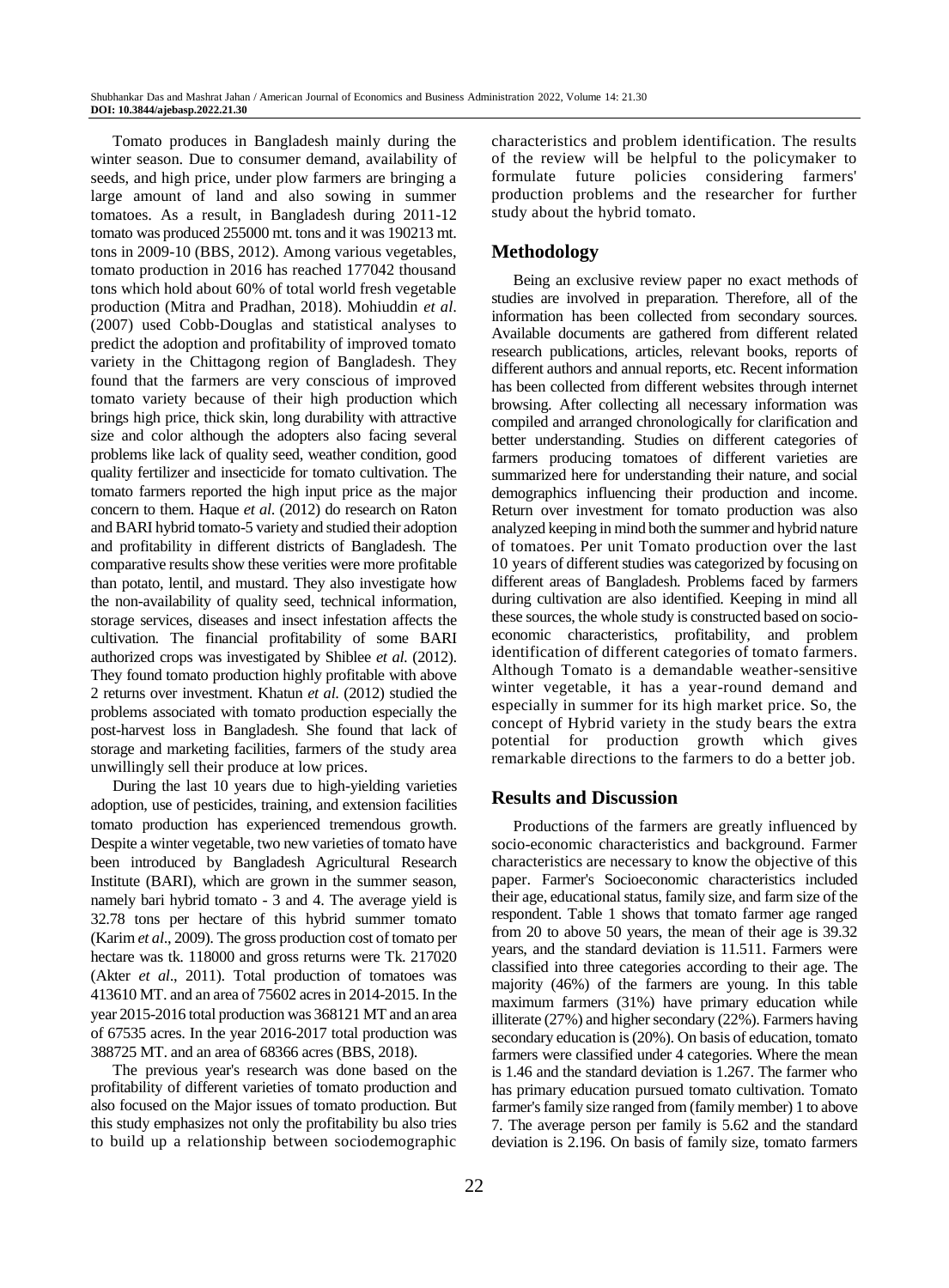were classified under three categories. Farmer with medium family sizes is the interested group in tomato cultivation. Narrates that tomato farmers were classified into three categories on basis of their farm size. Small farm (83%) which is the maximum. Farmer with the small size of the farm is more interested in tomato cultivation. Mean 1.23 acres and the standard deviation 0.5478.

The Table 2 is Based on different change items. It also shows an income maximum of 7% excellent change found in hybrid tomato grower. Excellent change happened at 3 to 7%, moderate change from 9 to 24% while average change 21 to 52% and no change 19 to 70%. From this table, it is easily understood that the socio-economic condition of the tomato farmers improved with the cultivation of BARI hybrid tomato-3 and 4.

#### *Profitability of Tomato Production*

Tomato profitability is calculated on basis of Net profit, net return, Total cost (Variable cost and fixed cost), and benefit-cost ratio.

In Table 3 Tomato cultivation costs per acre of the large, medium, and small farmers are shown. Total cost is equal to the sum of total variable cost and total fixed cost. In small farmers, the total cost is highest (tk. 496830) and lowest in medium farmers (tk. 213660). Among all the farmers the highest production cost is carried out by the smallholder farmers as the production area is small and the farmer has to spend on all input requires for this small area.

The profitability of tomato farmers is shown in Table 4. For a small farmer, productivity is highest (1308 mounds) and lowest (562.5 mounds) in medium farmers. Highest profitability for a small farmer (tk. 418769) and the lowest for a medium farmer (tk. 180090). Small farmer uses more land therefore output is also more. As the tomato production is done in Bangladesh still now in a primitive way the medium and large farmers lose production than small farmers and also in the small farm holding farmer can take great care of the farm products which is not sometimes possible for a large area. That's the region small farmers still sustained profit by cultivating local variety.

In Table 5 and 6, total production cost was calculated for seed, manure, fertilizer, human labor, hormone, pesticide, irrigation, etc. The total variable cost per hectare of hybrid tomato production was tk. 358577. If only cash cost basis tk. 295182 per hectare that is 82% of the total cost. Considering various costs tunnel cost is a maximum of about 42% of the total cost. Human labor cost (family and hired labor) is the second-highest (20.57%). Manure cost is high for small farmers compared to medium farmers. Irrigation water and fertilizer uses are more in medium farmers than in small farmers. In the case of the hybrid variety, the highest cost bearer is the medium farmer and the lowest cost bearer is the small farmer. As some new production techniques are introduced here the farm area and cost increase simultaneously.

Income from hybrid tomato cultivation is explained in Fig. 1. Return calculated by multiplying yield and its price. The average yield was found more in medium farmers. Average gross return 1502664 tk. per hectare. The average price is 45.83 tk. per kilogram. The average return was observed to be 11, 44,387 tk. on a full cost basis and 12, 07,481 tk. on the cash cost basis of return over variable cost. The benefit-cost ratio is 5.09 on a cash cost basis more than the full cost basis of 4.19.

In Fig. 1, we show, that the return from tomatoes is high compared with the cost of production. In the case of a small farmer, the cost is low but the return is high compared with the medium farmer.

**Table 1:** Tomato farmer distribution

| Categories             | Farmers | Mean  | <b>SD</b> |
|------------------------|---------|-------|-----------|
| Age                    | $\%$    |       |           |
| Young (20-35 years)    | 46      |       |           |
| Middle (35-50 years)   | 37      | 39.32 | 11.5110   |
| Old (Above 50 years)   | 17      |       |           |
| Total                  | 100     |       |           |
| Education              | $\%$    |       |           |
| Illiterate             | 27      |       |           |
| Primary                | 31      |       |           |
| Secondary              | 20      | 1.46  | 1.2670    |
| Higher secondary       | 22      |       |           |
| Total                  | 100     |       |           |
| Family size            |         |       |           |
| Small $(1-4)$          | 31      |       |           |
| Medium $(5-6)$         | 41      | 5.62  | 2.1960    |
| Large (above 7)        | 28      |       |           |
| Total                  | 100     |       |           |
| Farm size              |         |       |           |
| Small (0.01-0.33 acre) | 83      |       |           |
| Medium (0.34-1.0 acre) | 11      | 1.23  | 0.5478    |
| Large (above 7 acre)   | 6       |       |           |
| Total                  | 100     |       |           |

Source: Parvin (2017)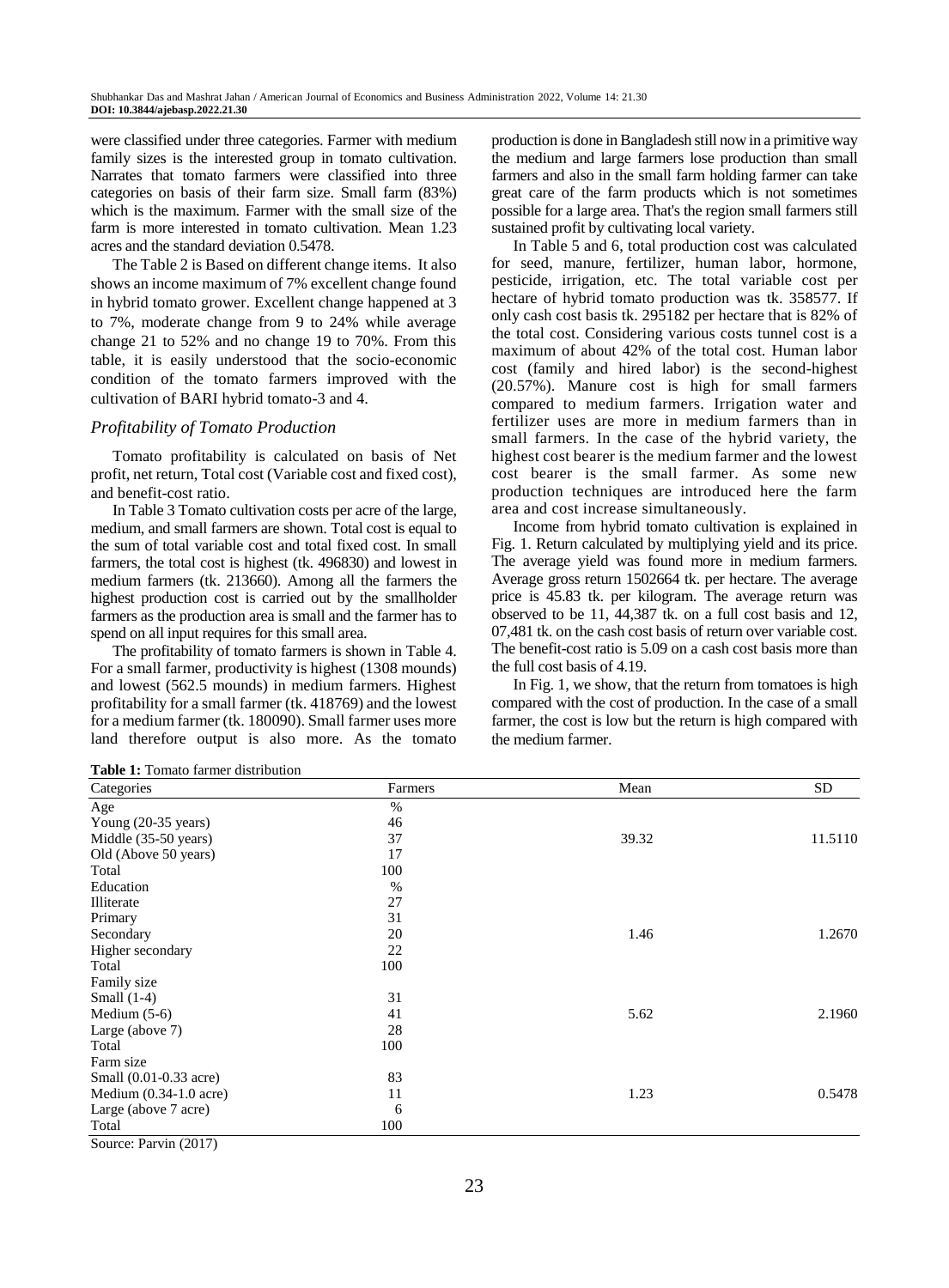#### **Table 2:** Socio economic changes of tomato farmers

|                                          | Nature of changes (%) |          |         |    |       |
|------------------------------------------|-----------------------|----------|---------|----|-------|
| Items                                    | Excellent             | Moderate | Average | No | Total |
| Food and nutrition                       |                       | 19       | 40      | 36 | 100   |
| Housing condition                        |                       |          | 21      | 70 | 100   |
| Using sanitary latrine                   |                       |          | 31      | 58 | 100   |
| Clothing                                 |                       | 15       | 38      | 43 | 100   |
| Household furniture                      |                       | 12       | 23      | 65 | 100   |
| Knowledge about summer tomato production |                       |          | 52      | 24 | 100   |
| Income                                   |                       | 24       | 50      | 19 | 100   |

Source: Karim *et al*. (2009)

# **Table 3:** Tomato cultivation cost per acre

| Cost head                              | Small  | Medium | Large  | Total   |
|----------------------------------------|--------|--------|--------|---------|
| Land preparation                       | 41298  | 17760  | 33176  | 92234   |
| Seed cost                              | 23614  | 10155  | 18970  | 52739   |
| Cow dung cost                          | 6557   | 2820   | 5268   | 14645   |
| Fertilizer (Urea/TSP/MP/Gypsum/Borax)  | 66882  | 28763  | 53728  | 149373  |
| Labor cost                             | 118016 | 50753  | 94806  | 263575  |
| Insecticides/Pesticides                | 20719  | 8910   | 16644  | 46273   |
| Irrigation                             | 10464  | 4500   | 8406   | 23370   |
| Total variable cost                    | 287550 | 123660 | 230997 | 642207  |
| Land value                             | 209280 | 90000  | 168120 | 467400  |
| Total fixed cost                       | 209280 | 90000  | 168120 | 467400  |
| Total cost = $(Variable + Fixed) cost$ | 496830 | 213660 | 399117 | 1109607 |

\*The above table in Units BDT Taka (Bangladesh currency 1USD = 80.40 BDT) Source: Parvin (2017)

| Item                      | Small farmer | Medium farmer | Large farmer | Total      |
|---------------------------|--------------|---------------|--------------|------------|
| Total land use (acre)     | 17.44        | 7.50          | 14.01        | 38.95      |
| Tomato output (mound)     | 1308.00      | 562.50        | 1050.75      | 2921.25    |
| Tomato TK per 40 kg       | 700.00       | 700.00        | 700.00       | 2100.00    |
| Total revenue             | 915600.00    | 393750.00     | 735525.00    | 2044875.00 |
| Total cost                | 496830.00    | 213660.00     | 399117.00    | 1109607.00 |
| Net profit                | 418769.00    | 180090.00     | 336408.00    | 935267.00  |
| <b>Benefit Cost Ratio</b> | 1.84         | 1.84          | 1.84         | 1.84       |

 $*$ In this above table (1 mound = 40 kg) Source: Parvin (2017)

## **Table 5:** Hybrid tomato cultivation cost

| Cost items (Tk/ha)                                       | Small  | Medium | All    | Percentage |
|----------------------------------------------------------|--------|--------|--------|------------|
| Family labor                                             | 64641  | 62149  | 63395  | 17.68      |
| Hired labor                                              | 8461   | 12290  | 10375  | 2.89       |
| Total                                                    | 73101  | 74439  | 73770  | 20.57      |
| Land preparation cost                                    | 6526   | 6662   | 6594   | 1.84       |
| Seed cost                                                | 8188   | 8114   | 8151   | 2.27       |
| Fertilizer                                               | 26795  | 28175  | 27485  | 7.66       |
| Manure                                                   | 4362   | 2361   | 3362   | 0.94       |
| Tunnel cost                                              | 146380 | 155941 | 151160 | 42.16      |
| Irrigation cost                                          | 6476   | 6827   | 6652   | 1.86       |
| Hormone                                                  | 35504  | 36037  | 35771  | 9.98       |
| Insecticide cost                                         | 45003  | 46263  | 45633  | 12.73      |
| Total variable cost:                                     |        |        |        |            |
| Full cost basis                                          | 352335 | 364820 | 358577 | 100.00     |
| Cash cost basis<br>$   -$<br>$\sim$ $\sim$ $\sim$ $\sim$ | 287694 | 302671 | 295182 |            |

Source: Karim *et al*. (2009)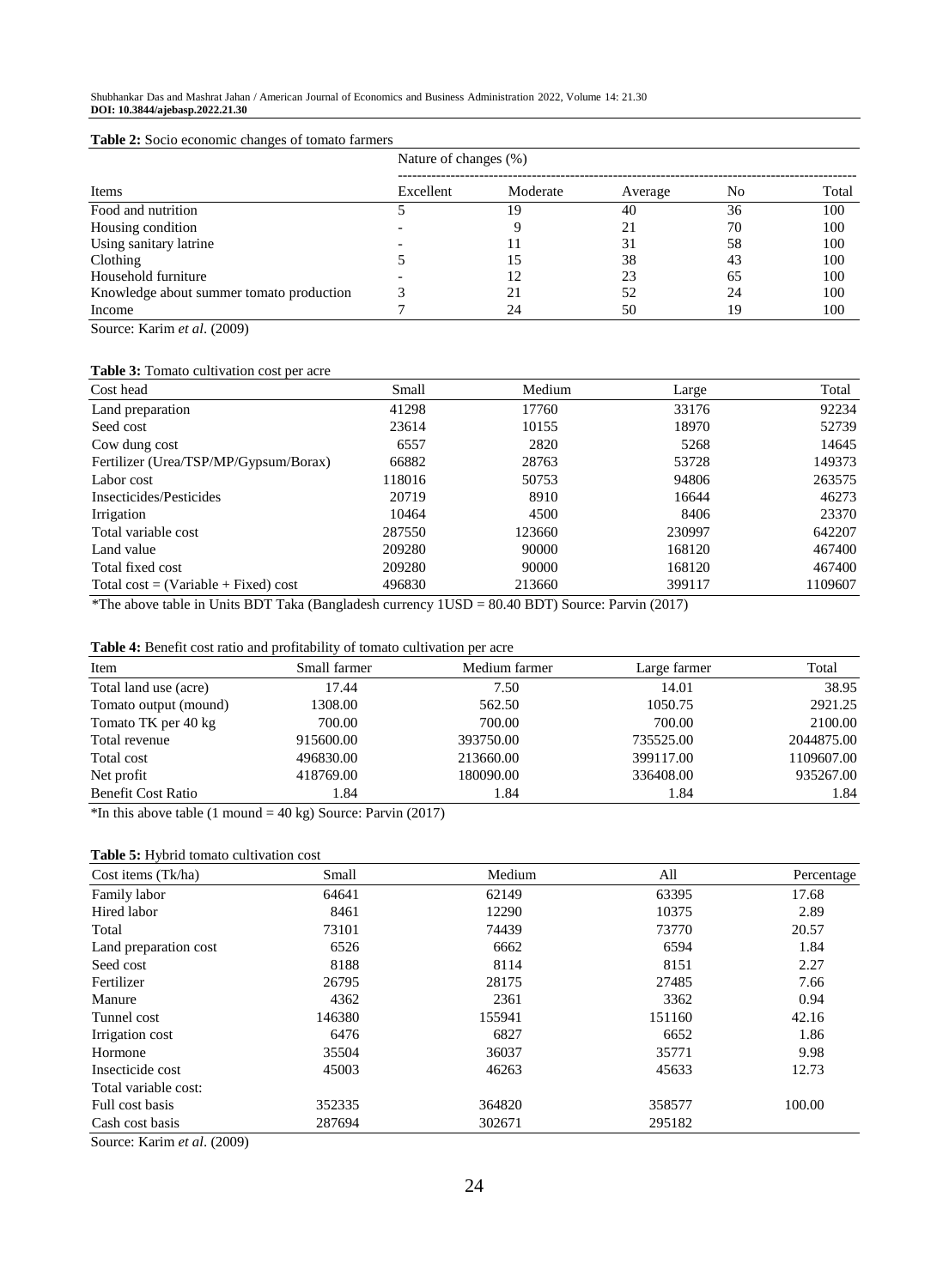The above figure points out the possibility of high profit from the production of hybrid tomatoes. Small farm size consumes highest profit compare to the lowest cost of production, which indicates per unit productivity of tomato for smallholder is highest.

Table 7 shows that the total cost of tomato production in one hectare of land is 297936 tk. Cost is more in polyethylene which is 46% of the total cost. Human labor cost (43350 tk) is 15% of the total cost. The total yield is 28240 kg per hectare and the gross return is 988400 tk. The net return of the farmer is 690464 tk. The Benefit-Cost Ratio (BCR) of producing summer tomatoes is 3.32.

In the following Fig. 2 cost of polyethylene 46% which is the maximum. Human labor is 15% and bamboo 10% of the total variable cost. Seed cost is negligible compared with all other variable costs.

The cost of summer tomato is in listed in Table 8. The total cost included variable costs and fixed costs. Total production cost 584822 tk./ha. Total variable cost 507355 tk./ha and total fixed cost 77467 tk. /ha. Among all costs, the highest is 26.89% for maccha preparation. Family labor is 26.1% which is the second-highest cost. Land preparation, seed, and irrigation cost are 1.57, 1.97, and 1.38%. Among all costs, irrigation cost is the lowest.

Table 9 shows the comparison between cost and return of summer tomato. The average yield is 50.41 tons/ha. Average gross return tk.1542300 per hectare. The benefit-cost ratio is calculated, by total revenue divided by total cost. Benefit cot ratio of 2.64 that's means summer tomato production is profitable.

Table no 10 exposes the yield and return of tomato production in a specific district of Bangladesh. The variable cost of the farm is directly related to the income of the farm. Variable cost varies with farm size. Per acre gross return for small, medium, and large farmers were tk. 104180, tk. 95000, and tk. 82600, for small, medium, and large farmers, respectively. The Gross return (tk. 104180) for the small farmer is higher than a large and medium farmer. Per acre net return Tk.

|  |  | <b>Table 6:</b> Return from hybrid tomato cultivation |
|--|--|-------------------------------------------------------|
|--|--|-------------------------------------------------------|

46978, tk. 45356 and Tk. 35354 for small, medium, and large farmers, respectively. The Benefit-Cost Ratio (BCR) per acre for small farmers is 1.82, for medium farmers 1.91, and for large farmers, 1.74.Net return is higher for small farmers than for large and medium farmers. So, tomato production is profitable for small farmers compared to large and medium farmers.

Table 11 and Fig. 3 combinedly is constructed to show the division-wise tomato production and area. In the year 2014-15 highest production in the Rajshahi division and lowest production in the Mymensing division. In the year 2015- 16 highest production in the Rajshahi division and the lowest in the Barishal division. In the year 2016-17 highest production was in the Rajshahi division and the lowest in the Barishal division. It is crystal clear that the Geographically production of tomatoes in Rajshahi is highest among all the divisions in Bangladesh as weather control is one of the main factors for producing tomatoes.

Production of tomatoes is increased over the year in the area. The total area of tomato cultivation decreased in the year 2015-16 and increased in the year 2016-17. The total area of tomato cultivation is more in the year 2014-15 than in other years.

#### *Problems Faced by the Farmer*

Though hybrid tomato cultivation was founded as a profitable crop there were various constraints faced by the farmer. By question asked for tomato farmers problems were identified, edited, and summarized. Table no 12 summarized the problems identified by the hybrid tomato farmers. A maximum of 48% of farmer faced tunnel materials was high in price. Attack of insect and diseases faced by 40% of the farmer. 40% of farmers reported that the timely non-availability of hormones affects tomato production. 36% of tomato farmers faced the problem of the timely nonavailability of seed.

| Particulars               | Small      | Medium     | All        |
|---------------------------|------------|------------|------------|
| Yield $(t/ha)$            | 32.45      | 33.12      | 32.78      |
| Gross return              | 1487645.00 | 1517682.00 | 1502664.00 |
| Total variable cost       |            |            |            |
| Full cost basis           | 352335.00  | 364820.00  | 358577.00  |
| Cash cost basis           | 287694.00  | 302671.00  | 295182.00  |
| Return over variable cost |            |            |            |
| Full cost basis           | 1135311.00 | 1152862.00 | 1144087.00 |
| Cash cost basis           | 1199951.00 | 1215011.00 | 1207481.00 |
| Benefit-cost ratio        |            |            |            |
| Full cost basis           | 4.22       | 4.16       | 4.19       |
| Cash cost basis           | 5.17       | 5.01       | 5.09       |
| Cost per kilogram         | 10.86      | 11.01      | 10.94      |
| Return per kilogram       | 45.84      | 45.82      | 45.83      |

Source: Karim *et al*. (2009)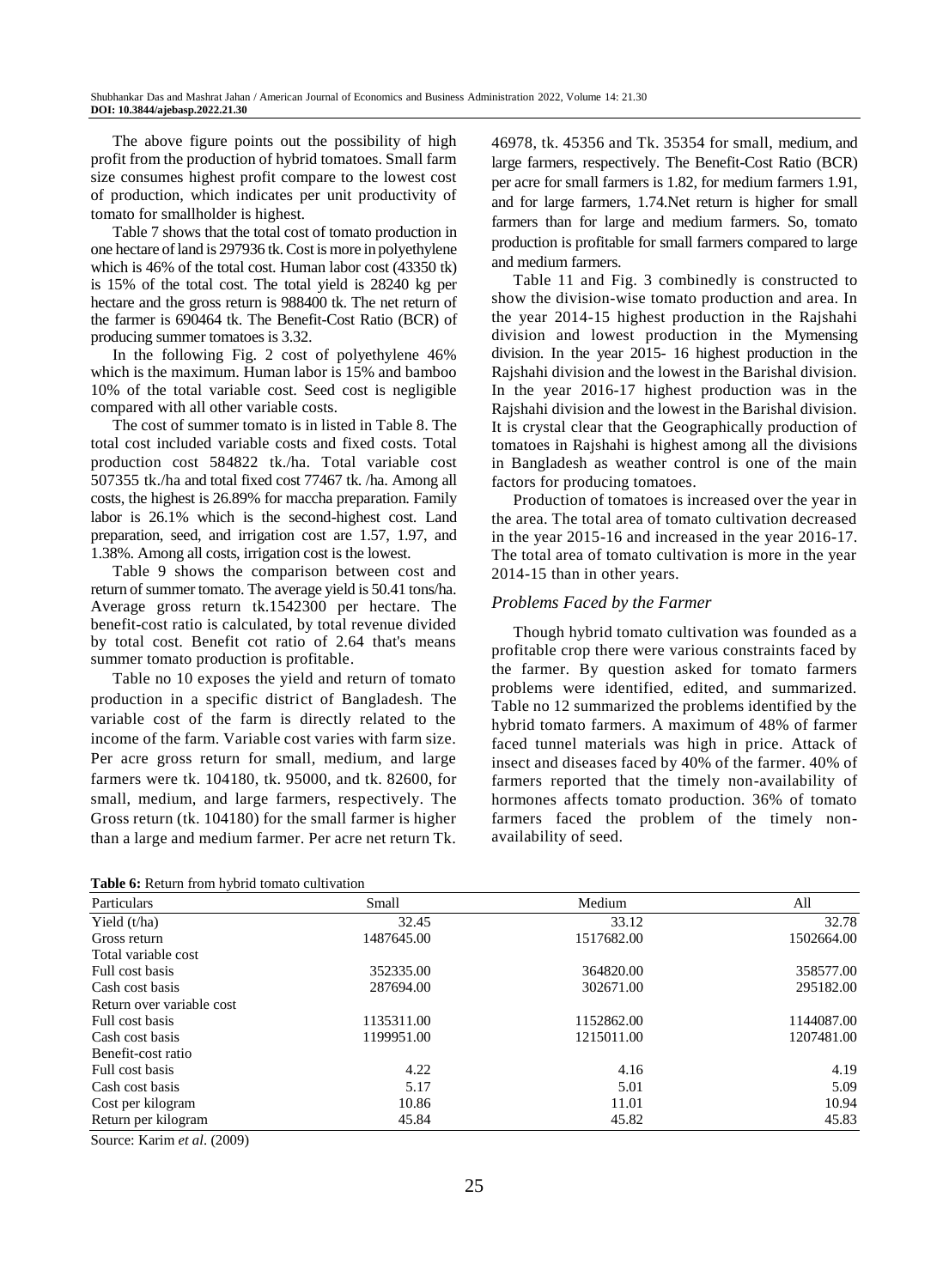Shubhankar Das and Mashrat Jahan / American Journal of Economics and Business Administration 2022, Volume 14: 21.30 **DOI: 10.3844/ajebasp.2022.21.30**

|  | <b>Table 7:</b> Per hectare production cost and return of summer tomato |  |
|--|-------------------------------------------------------------------------|--|
|--|-------------------------------------------------------------------------|--|

| Particulars                          | Unit       | <b>Quantity</b> | Value (BDT) |
|--------------------------------------|------------|-----------------|-------------|
| Human labour                         | Days       | 578             | 43350.00    |
| Power tiller                         | <b>BDT</b> | 2435            | 2435.00     |
| Seed                                 | gm         | 200             | 600.00      |
| Bamboo (Talla bash)                  | No.        | 649             | 9740.00     |
| Bamboo ( <i>Barbasha</i> )           | No.        | 974             | 29221.00    |
| Polyethylene                         | yard       | 3571            | 135698.00   |
| Nylon (Rope)                         | Кg         | 203             | 20300.00    |
| <b>Sutlee</b>                        | Kg         | 284             | 8520.00     |
| Cowdung                              | Kg         | 10000           | 10000.00    |
| Urea                                 | Кg         | 306             | 1836.00     |
| <b>TSP</b>                           | Kg         | 170             | 2550.00     |
| <b>MP</b>                            | Kg         | 170             | 2380.00     |
| Insecticide                          | <b>BDT</b> | 20292           | 20292.00    |
| Int on operating capital             | <b>BDT</b> | 5978            | 5978.00     |
| Total Variable Cost (TVC)            | <b>BDT</b> |                 | 292936.00   |
| Rental value of land                 | <b>BDT</b> |                 | 5000.00     |
| Total Cost (TC)                      | <b>BDT</b> |                 | 297936.00   |
| <b>Total production/Gross Return</b> | Kg         | 28240           | 988400.00   |
| Gross margin                         | <b>BDT</b> |                 | 695464.00   |
| Net Return                           | <b>BDT</b> |                 | 690464.00   |
| <b>BCR</b>                           |            |                 | 3.32        |

Source: Zaman *et al*. (2006)

**Table 8:** Cost of summer tomato cultivation

| Particular                    | Cost (Tk.ha) | % of cost |
|-------------------------------|--------------|-----------|
| A. Variable cost              |              |           |
| Family labor                  | 15262        | 26.10     |
| Hired labor                   | 50690        | 8.67      |
| Land preparation              | 9183         | 1.57      |
| Seed                          | 11497        | 1.97      |
| Fertilizer                    | 41959        | 7.17      |
| <b>Manures</b>                | 14804        | 2.53      |
| Hormone                       | 24742        | 4.23      |
| Pesticides                    | 36505        | 6.24      |
| Irrigation                    | 8079         | 1.38      |
| Mancha preparation            | 157272       | 26.89     |
| Total variable cost           | 507355       | 86.75     |
| B. Fixed cost                 |              |           |
| Land use                      | 52734        | 9.02      |
| Interest on operating capital | 24733        | 4.23      |
| Total fixed cost              | 77467        | 13.25     |
| C. Total cost $(A+B)$         | 584822       | 100.00    |
| Source: Hajong et al. (2018)  |              |           |

**Table 9:** Cost and return of summer tomato production

| Particulars                                                       | Cost and return (Tk./ha) |
|-------------------------------------------------------------------|--------------------------|
| Total variable cost                                               | 507355.00                |
| Total cost                                                        | 584822.00                |
| Yield (ton/ha)                                                    | 50.41                    |
| Average selling price (Tk/kg)                                     | 30.00                    |
| Gross return                                                      | 1542300.00               |
| Gross margin                                                      | 1034945.00               |
| Net margin                                                        | 957478.00                |
| Benefit-cost ratio                                                | 2.64                     |
| $\sim$ $\sim$ $\sim$ $\sim$ $\sim$<br>$\sim$ $\sim$ $\sim$ $\sim$ |                          |

Source: Hajong *et al*. (2018)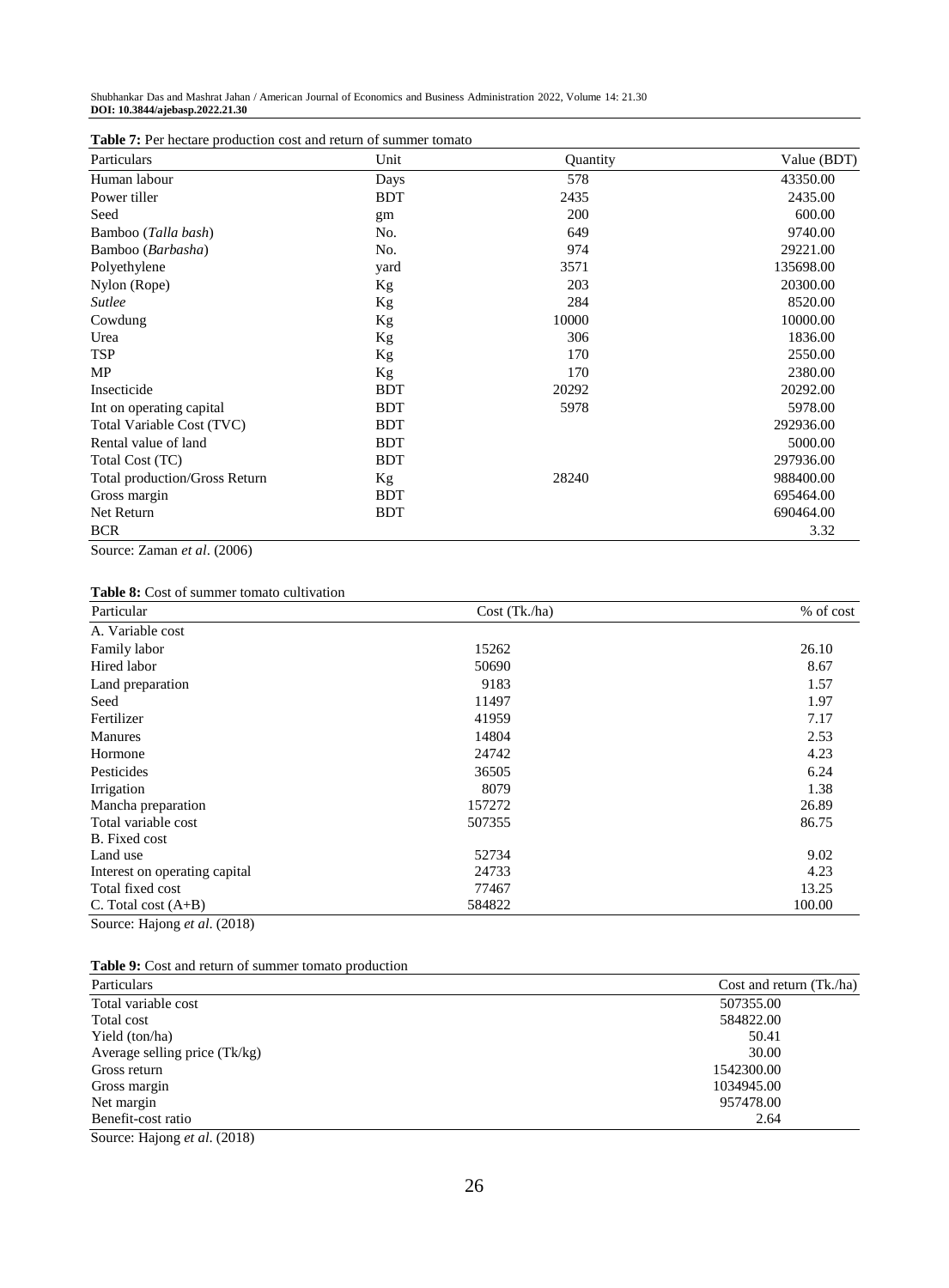Shubhankar Das and Mashrat Jahan / American Journal of Economics and Business Administration 2022, Volume 14: 21.30 **DOI: 10.3844/ajebasp.2022.21.30**

| <b>Table To:</b> Tield and feurli of tomato production in Kaisham district |               |                |               |             |  |  |  |  |
|----------------------------------------------------------------------------|---------------|----------------|---------------|-------------|--|--|--|--|
| Items                                                                      | Small farmers | Medium farmers | Large farmers | All farmers |  |  |  |  |
| Green tomato/acre $(kg)$                                                   | 4855.00       | 4378.00        | 3892.00       | 4375.00     |  |  |  |  |
| Ripe tomato/acre (kg)                                                      | 354.00        | 372.00         | 238.00        | 321.00      |  |  |  |  |
| Gross return/acre $(Tk)$                                                   | 104180.00     | 95000.00       | 82600.00      | 93920.00    |  |  |  |  |
| Total variable cost acre/(TK)                                              | 53019.00      | 45538.00       | 43153.00      | 46482.00    |  |  |  |  |
| Total cost/acre (Tk)                                                       | 57202.00      | 49644.00       | 47246.00      | 50609.00    |  |  |  |  |
| Gross margin/acre (Tk)                                                     | 51161.00      | 49462.00       | 39447.00      | 47438.00    |  |  |  |  |
| Net return/acre $(Tk)$                                                     | 46978.00      | 45356.00       | 35354.00      | 43311.00    |  |  |  |  |
| Benefit cost ratio                                                         | 1.82          | 1.91           | 1.74          | 1.85        |  |  |  |  |
|                                                                            |               |                |               |             |  |  |  |  |

**Table 10:** Yield and return of tomato production in Rajshahi district

Source: Samshunnahar *et al*. (2016)

#### **Table 11:** Area and Production of tomatoes from year 2014-15 to 2016-17

| Division             | 2014-15                                                                                                                                                                                                                                                                                                                                     |                 | 2015-16     |                 | 2016-17     |                 |
|----------------------|---------------------------------------------------------------------------------------------------------------------------------------------------------------------------------------------------------------------------------------------------------------------------------------------------------------------------------------------|-----------------|-------------|-----------------|-------------|-----------------|
|                      | Area (acre)                                                                                                                                                                                                                                                                                                                                 | Production (MT) | Area (acre) | Production (MT) | Area (acre) | Production (MT) |
| Barishal             | 2390                                                                                                                                                                                                                                                                                                                                        | 6951            | 2547        | 6920            | 2839        | 7687            |
| Chittagong           | 16277                                                                                                                                                                                                                                                                                                                                       | 64937           | 16459       | 65109           | 15189       | 60974           |
| Dhaka                | 14457                                                                                                                                                                                                                                                                                                                                       | 75553           | 14712       | 78884           | 10592       | 55921           |
| Khulna               | 7228                                                                                                                                                                                                                                                                                                                                        | 29439           | 7156        | 30296           | 7439        | 31766           |
| Rajshahi             | 23332                                                                                                                                                                                                                                                                                                                                       | 148656          | 13265       | 85376           | 13595       | 87928           |
| Rangpur              | 7959                                                                                                                                                                                                                                                                                                                                        | 67258           | 8964        | 77932           | 9234        | 80885           |
| Sylhet               | 3959                                                                                                                                                                                                                                                                                                                                        | 20816           | 4432        | 23604           | 5060        | 28826           |
| Mymensing            | 3913                                                                                                                                                                                                                                                                                                                                        | 2324            | 4352        | 27496           | 4418        | 34738           |
| Bangladesh<br>$\sim$ | 75602<br>$\mathbf{r}$ $\mathbf{r}$ $\mathbf{r}$ $\mathbf{r}$ $\mathbf{r}$ $\mathbf{r}$ $\mathbf{r}$ $\mathbf{r}$ $\mathbf{r}$ $\mathbf{r}$ $\mathbf{r}$ $\mathbf{r}$ $\mathbf{r}$ $\mathbf{r}$ $\mathbf{r}$ $\mathbf{r}$ $\mathbf{r}$ $\mathbf{r}$ $\mathbf{r}$ $\mathbf{r}$ $\mathbf{r}$ $\mathbf{r}$ $\mathbf{r}$ $\mathbf{r}$ $\mathbf{$ | 413610          | 67535       | 368121          | 68366       | 388725          |

Source: BBS (2018)

#### **Table 12:** Problems faced by a farmer in hybrid tomato cultivation

|                                    | Percent of response |        |           |  |  |
|------------------------------------|---------------------|--------|-----------|--|--|
| Item                               | Small               | Medium | All farms |  |  |
| Timely non-availability of seed    | 38                  | 31     | 36        |  |  |
| Attack of insect and diseases      | 41                  | 38     | 40        |  |  |
| The high price of fertilizer       | 10                  |        | 10        |  |  |
| The high price of insecticide      |                     |        | 17        |  |  |
| Timely non-availability of hormone | 41                  | 38     | 40        |  |  |
| The high price of tunnel materials | 48                  | 46     | 48        |  |  |

Source: Karim *et al*. (2009)



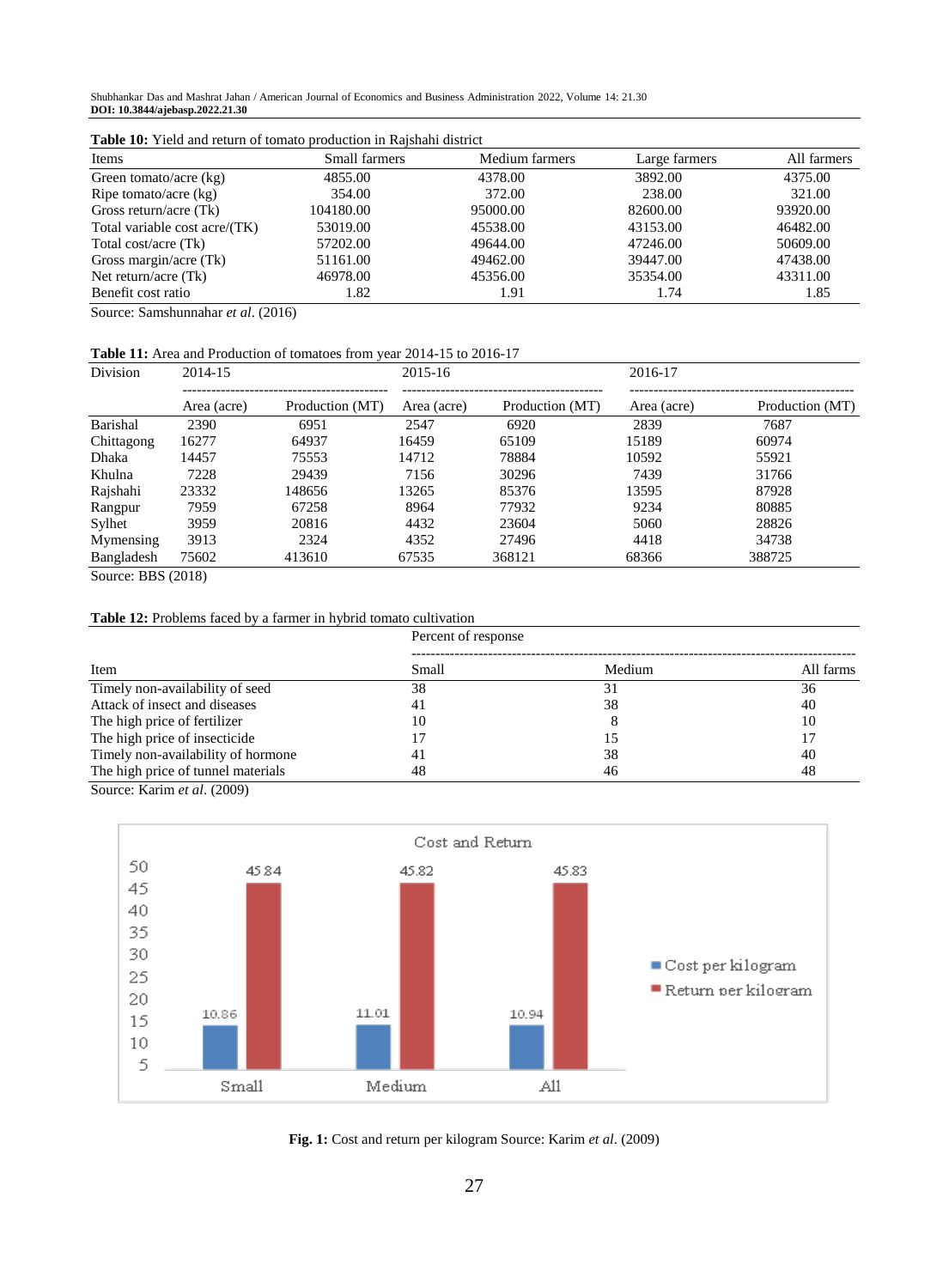Shubhankar Das and Mashrat Jahan / American Journal of Economics and Business Administration 2022, Volume 14: 21.30 **DOI: 10.3844/ajebasp.2022.21.30**



**Fig. 2:** Percentage of total variable cost Source: Zaman *et al*. (2006)



**Fig. 3:** Tomato production and area over the year in Bangladesh Source: BBS (2018)

## **Conclusion**

By summarizing this review paper, we can say that in the last 10 years the production of tomatoes is in an increasing trend. Cultivable land remains the same but the total production of tomatoes is increased. The introduction of hybrid tomatoes increases the productivity of tomatoes more than the old or traditional variety. Offseason tomato like summer tomato which is profitable because the price is high compared with seasonal tomato. Most of the tomato farmers are small farmers. Some are medium farmers but large farmers are limited. The small farmer has a small piece of land and their total production is low. Off-season tomato is highly profitable. Farmer gets more price compared to their production cost. By cultivating modern variety and off-season tomatoes farmers able to make their livelihood. Comparing benefitcost tomatoes is profitable for the farmer to cultivate. A benefit-Cost Ratio of more than 1 means that tomato production is profitable. The benefit-cost ratio of hybrid tomatoes is higher than summer and traditional varieties. There are also some drawbacks to tomato cultivation in Bangladesh. As most the tomato farmers are small farmers with the small size of land. Small farmers faced many problems with cultivated tomatoes. Low price in the harvest season, lack of developed marketing channel, lack of good quality seed. In the agriculture sector labor crisis is a significant problem in recent years. Adequate labor is not available at the time of growing and harvesting. By considering all these situations, overall tomato production increases over the year. Farmers are willing to produce tomatoes because of their profitability. From the farmer's socio-economic background analyses the maximum number of tomato farmers 46% are young in age. Farmers who cultivate tomatoes most of them are illiterate  $(27%)$ and have primary education (31%). According to the size of the family, the maxima are medium (41%) and small farmer (31%). The basis on farm size maximum farmer (83%) is a small farmer. The total cost of tomato production for the small, medium, and the large farmer is tk. 496830, tk. 213660 and tk. 399117 respectively. Total revenue tk. 915600, tk. 393750and tk. 735525 for the small, medium, and large farmers. The benefit-cost ratio of hybrid tomato production is 4.22 and 4.16 on basis of the full cost, 5.17 and 5.01 on basis of cash cost for the small and medium farmers. Cost per kg. 10.86 tk. and 11.01 tk., return per kg. 45.84 tk. and 45.82 tk. for the small and medium farmers. For summer tomato, total cost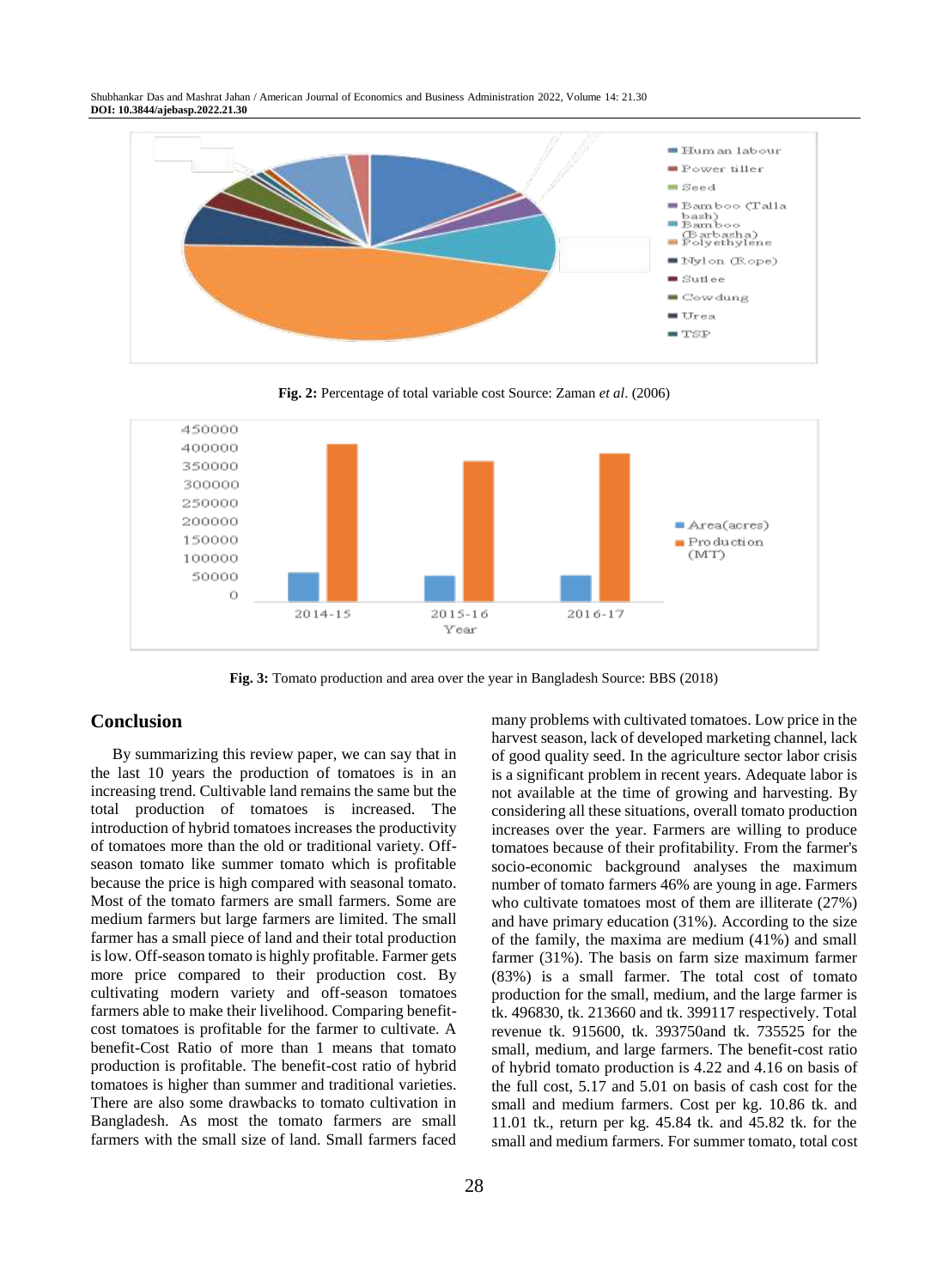tk. 297936 and total production tk. 988400 per acre. The benefit-cost ratio is 3.32. BCR is higher in summer hybrid tomatoes than in other varieties of summer tomatoes. Since most of the farmers are small farmers, illiterate and only primary educated they lack knowledge about modern variety, lack information about the new technology of cultivation, and also have lacking knowledge in proper marketing channels which maximum time drive them sale their product at a nonprofit price. These limitations of farmers should be identified carefully to be solved through diversified future research.

# **Acknowledgment**

We would like to express our deepest appreciativeness to different articles and Statistics and Informatics Division for providing the information for this article. The paper highly acknowledges the contributions made by the reviewer during the corrections of the manuscript.

# **Author's Contributions**

**Shubhankar Das:** Drafted the article or revised it critically for important intellectual content.

**Mashrat Jahan:** Conception and design of the article.

# **Ethics**

This article contains secondary information and all the sources were acknowledged and well cited in the reference section.

# **References**

- Akter, S., Islam, M. S., & Rahman, M. S. (2011). An economic analysis of winter vegetable production in some selected areas of Narsingdi district. Journal of the Bangladesh Agricultural University, 9(2), 241-246. [doi.org/10.3329/jbau.v9i2.11036](http://dx.doi.org/10.3329/jbau.v9i2.11036)
- BBS. (2012). Agriculture Wing, Yearbook of Agricultural Statistics of Bangladesh, Bangladesh Bureau of Statistics, Statistics Division, Ministry of Planning, Government of the People's Republic of Bangladesh, Dhaka. pp,108.
- BBS. (2018). Crop estimate, Area and Production of Tomato by District, Yearbook of Agricultural Statistics, Bangladesh Bureau of Statistics, Statistics and Informatics Division, Ministry of Planning, Government of the People's Republic of Bangladesh.
- Begum, M. E. A., Islam, M. N., Alam, Q. M., & Hossain, S. M. B. (2011). Profitability of Some Bari Released Crop Varieties in Some Locations of Bangladesh*.*  Bangladesh Journal of Agricultural Research, 36(1), 111-122. [doi.org/10.3329/bjar.v36i1.9235](https://doi.org/10.3329/bjar.v36i1.9235)
- Chowdhury, B. (1979). Vegetables. 6th Edition, The Director, National Book Trust, New Delhi, India. Pp, 46.
- Das, P. C. (1992). Vegetable crops of India. Kalyani publishers.
- Hajong, P., Sikder, B., Mondal, S., & Islam, M. A. (2018). Adoption and Profitability of Summer Tomato Cultivation in Jashore District of Bangladesh, Bangladesh journal Agricultural Research, 43(4), 575-585[. doi.org/10.3329/bjar.v43i4.39154](https://doi.org/10.3329/bjar.v43i4.39154)
- Haque, M. A., Miah, M. A. M., & Hossain, S. (2012). Adoption and profitability of BARI winter tomato variety in some selected areas of Bangladesh, Annual report, Agricultural Economics Division, BARI, Joydebpur, Gazipur, Bangladesh, P, 1-15.
- Hossain, M. A., Goffer, M. A., Chowdhury, J. C. S., Rahman, M. S., & Hossain, M. I. (1999). A study on postharvest practices and loss of tomatoes in some selected areas of Bangladesh. Bangladesh J. Agril. Res, 24(2), 299.
- Islam, M. N. (2005). Economic analysis of some selected crops under different treatment in saline soil at Charmajid, Noakhali. Annual Research Report, Agril. Economics Division, BARI, Gazipur.
- Karim, M. R., Rahman, M. S., & Alam, M. S. (2009). Profitability of Summer BARI Hybrid Tomato Cultivation in Jessore District of Bangladesh. Journal of Agriculture & Rural Development, 7(1 and 2), 73-79[. doi.org/10.3329/jard.v7i1.4424](https://doi.org/10.3329/jard.v7i1.4424)
- Khatun, M., Haque, M. A., Karim, M. A., Khandoker, S., & Hossain, S. (2012). Post-harvest loss assessment of tomato in some selected areas of Bangladesh. Annual report, Agricultural Economics Division, BARI, Joydebpur, Gazipur, Bangladesh, Pp, 194-209. <http://www.ijbssr.com/currentissueview/14013035>
- Mitra, S., & Pradhan, M. M. H. (2018). Factors Determining Credit Access of Tomato Farmers in a Selected Area of Bangladesh. National Journal of Multidisciplinary Research and Development, 3 (1), 406-410. <https://ssrn.com/abstract=3136320>
- Mohiuddin, M., Uddin, M. S., Rashid, M. H., Hossain, K. M. F., & Matin, M. A. (2007). Adoption and profitability of improved tomato variety in the Chittagong region of Bangladesh. Journal of Soil and Nature.1(3), 52-58.

<http://ggfjournals.com/assets/uploads/10.52-58.pdf>

- Parvin, M. M. (2017). Farmer's profitability of tomato cultivation in the socio-economic context of Bangladesh: A study at Rangpur district*.* International Journal of Applied Research. 3(6), 09-15. [https://www.allresearchjournal.com/archives/2017/v](https://www.allresearchjournal.com/archives/2017/vol3issue6/PartA/3-5-146-946.pdf) [ol3issue6/PartA/3-5-146-946.pdf](https://www.allresearchjournal.com/archives/2017/vol3issue6/PartA/3-5-146-946.pdf)
- Samshunnahar, M., Khanum, R., & Islam, M. S. (2016). Profitability of Small-Scale Tomato (*Lycopersicon esculentum*) Production in Some Selected Areas in Bangladesh. The Agriculturists*,*  14(1), 73-82. [doi.org/10.3329/agric.v14i1.29103](https://doi.org/10.3329/agric.v14i1.29103)